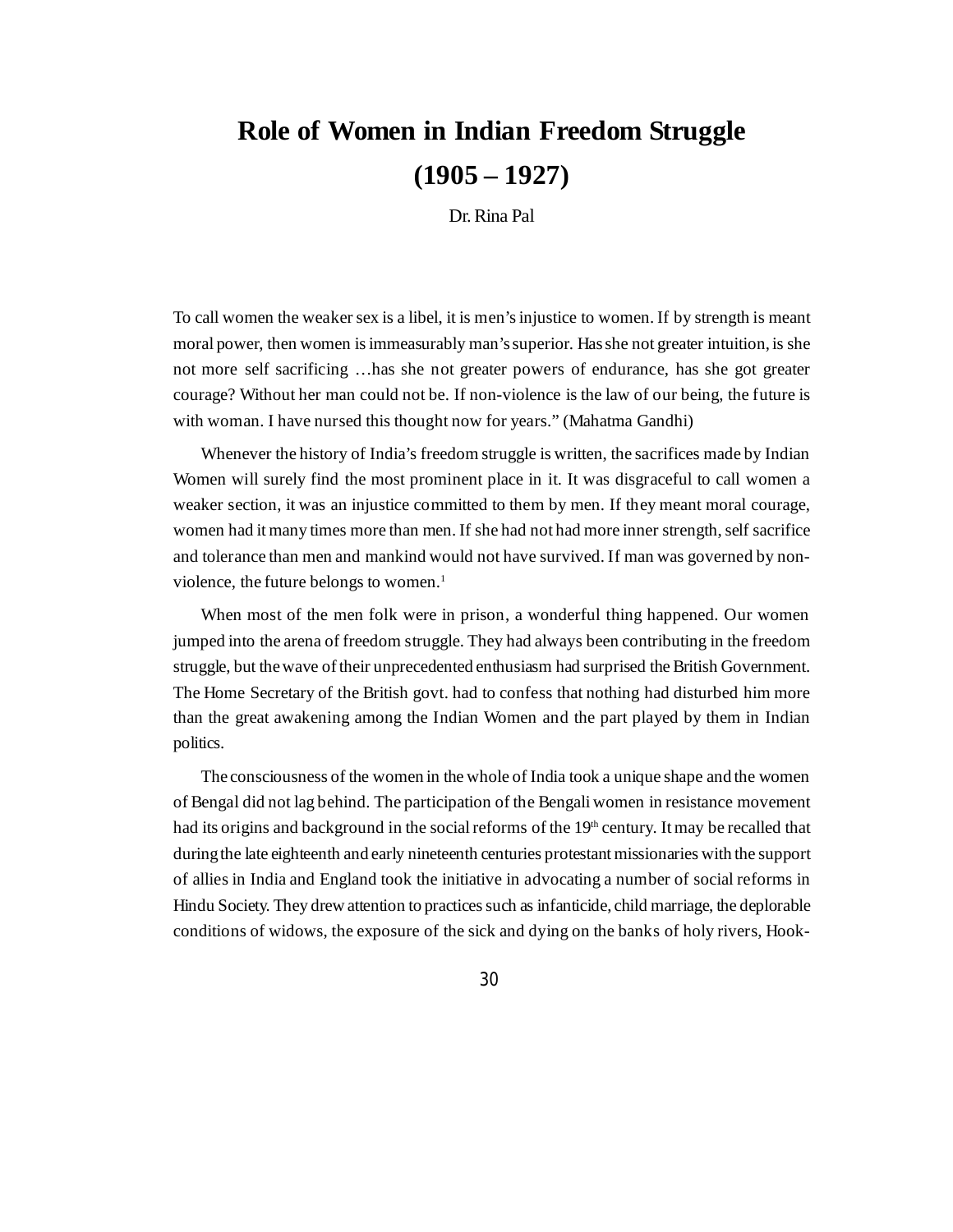swinging at the Hindu festivals, the practice of sati, the prevalence of caste system that dehumanized a great part of the society, bonded labour etc.

In 1820, Raja Ram Mohan Roy emerged as the first modern Hindu exponent of social reform. The first step in the direction of Women's liberation in modern India was taken by Raja Ram Mohan Roy by way of opposition to sati and its abolition through legal sanctions (Dec. 1829) has left a lasting legacy for the women's movement in India.

The issues that dominated the 19<sup>th</sup> century were sati abolition, widow remarriage, education, rising the age of marriage. It was with the efforts of Raja Ram Mohan Roy, Iswar Chandra Vidyasagar, KeshabChandra Sen, and a host of others came forward for the betterment of the women and her lot in society started improving.

Under pressure from social reformers, the Govt. of India Act of 1856 legalised the marriage of Hindu widows, child Marriage Act of 1872 banned child marriage and fixed minimum age of marriage at 14 for the girl and 18 for the boy, permitted widow remarriage and inter caste marriage and penalized polygamy among the Brahmo Samaj.

It is these reforms mainly in the provinces of Bengal that helped the women to participate actively, even as early as 1885, in the emerging nationalist movement, by freeing them from the shackles of the traditional practices and values.

From the inception of Indian National Congress (1885) its membership was open to women also. Allan Octavian Hume even went ahead asking for all shades of opinion never to forget that unless the evaluation of the female element of the nation proceeded parsi pressure (with an equal place) with their work, all their labour of the political enfranchisement of the country would prove vain.<sup>2</sup>

The women attended the fourth session of the Congress at Bombay in 1889. Like the males, females participated from Calcutta including Swarnakumari Devi, sister of Rabindranath Taore. She had abandoned purdah and together with her husband, edited the Bengali journal, Bharati, having thus achieved the name of being the first Indian Woman editor.

Swarnakumari began 'Sakhi Samiti' (Ladies Association) to infuse among Indian Women an active and enlightened interest in country's welfare. From Bengal also came Kadamboni Ganguli, a graduate of Kolkata University and the first woman doctor from Bengal. Swarnakumari Devi and Kadambori Ganguli attended the Congress Session as delegates in 1890. The later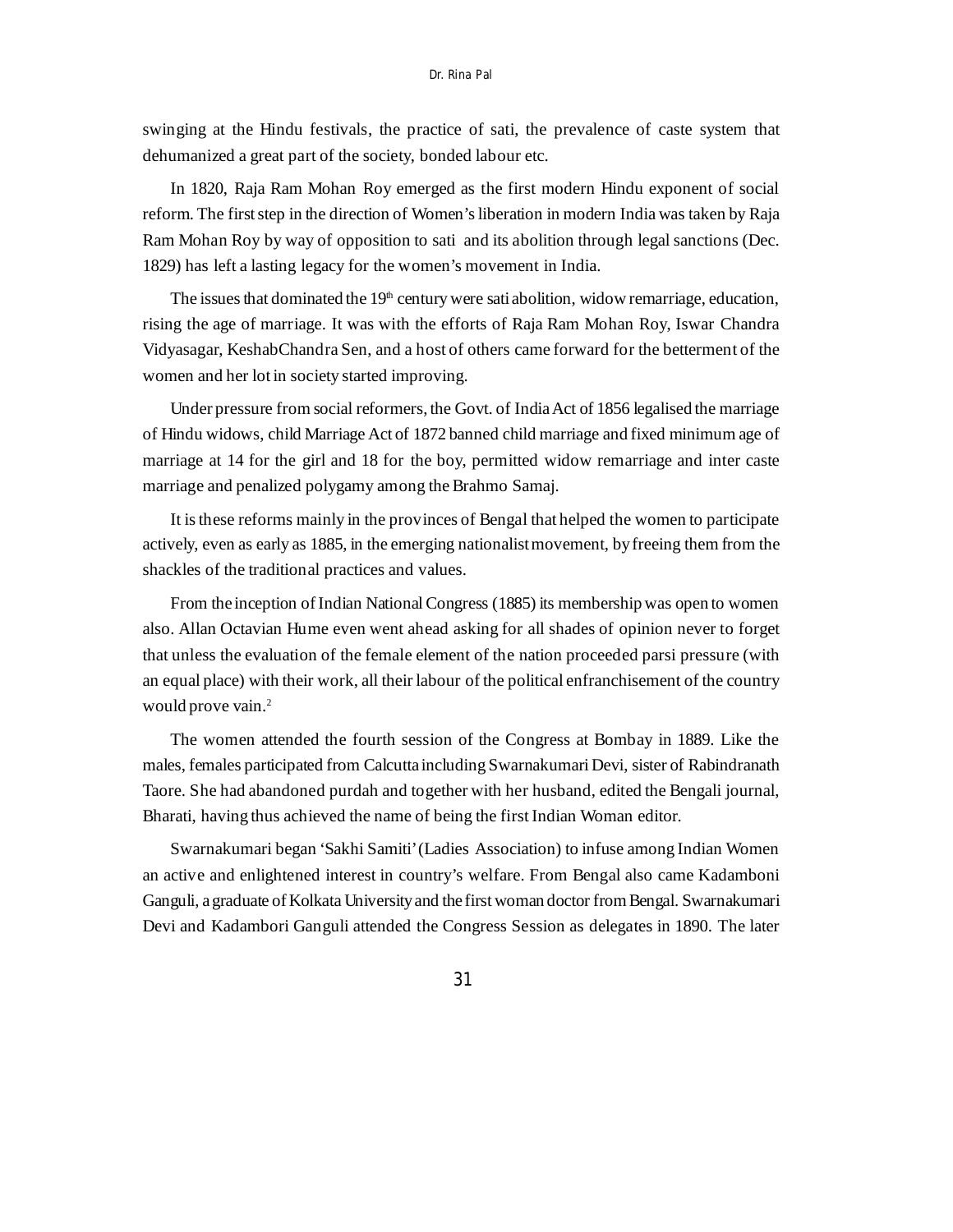had the honour of being the first woman to speak from the congress platform when she proposed a vote of thanks to the President Pheroze Shah Mehta.

Sarala Devi Chaudhurani, daughter of Swarna Kumari, who was to take an active part in the nationalist movement in the years to come, composed a song urging the people different provinces of the country to join the freedom struggle. Interestingly the same song was sung in chorus at congress session in 1901.<sup>3</sup>

The decision for the partition of Bengal, announced by the Govt. on  $20<sup>th</sup>$  July 1905, first time galvanized the common people including women into political action. In Sept. 1905, Rabindranath Tagore announced his plan for observing Rakhi Bandhan on the partition Day i.e. 16 October. Women also took 'non-cooking day' as suggested by Ramendra Sunder Trivedi. Protest meetings were convened by women and about five hundred of them witnessed the laying of the foundation stone of the Federation Hall at Calcutta on 16 Oct. 1905. Women organized Swadeshi fairs and Saraladevi Chaudhurani opened 'Lakshmir Bhandar' selling only indigenous articles, gave up use of foreign articles and use of foreign cloth and smashed their foreign bangles.

Another eminent lady was Kumudini Mitra (daughter of Krishna Kumar Mitra, a renowned nationalist) also organised a group of educated ladies in order to make a liaison among different revolutionaries. It also propagated and preached the cause of the revolutionaries through Suprabhat, a Bengali magazine.<sup>4</sup>

Women helped in distributing revolutionary pamphlets and literature and in maintaining connections between different revolutionary leaders. Mrs. Ramsay McDonald, who accompanied her husband in his tour of India, visualized that the Swadeshi movement could not have succeeded without the female assistances.<sup>5</sup>

Swadeshi movement arose from Bengal and spread throughout the country-stormy tours of leaders, women's dharnas at foreign goods stores and bonfires of foreign goods and students giving up schools and colleges in the face of expulsions for violating Government orders became a routine matter. Women too played an important role in organizing processions, rallies and dharnas and in spreading the boycott movement and raising funds for it. Women of Bengal, Maharashtra, Punjab and the central provinces were more active.

Sushila Devi of Sialkot was spreading new awareness by delivering lectures at various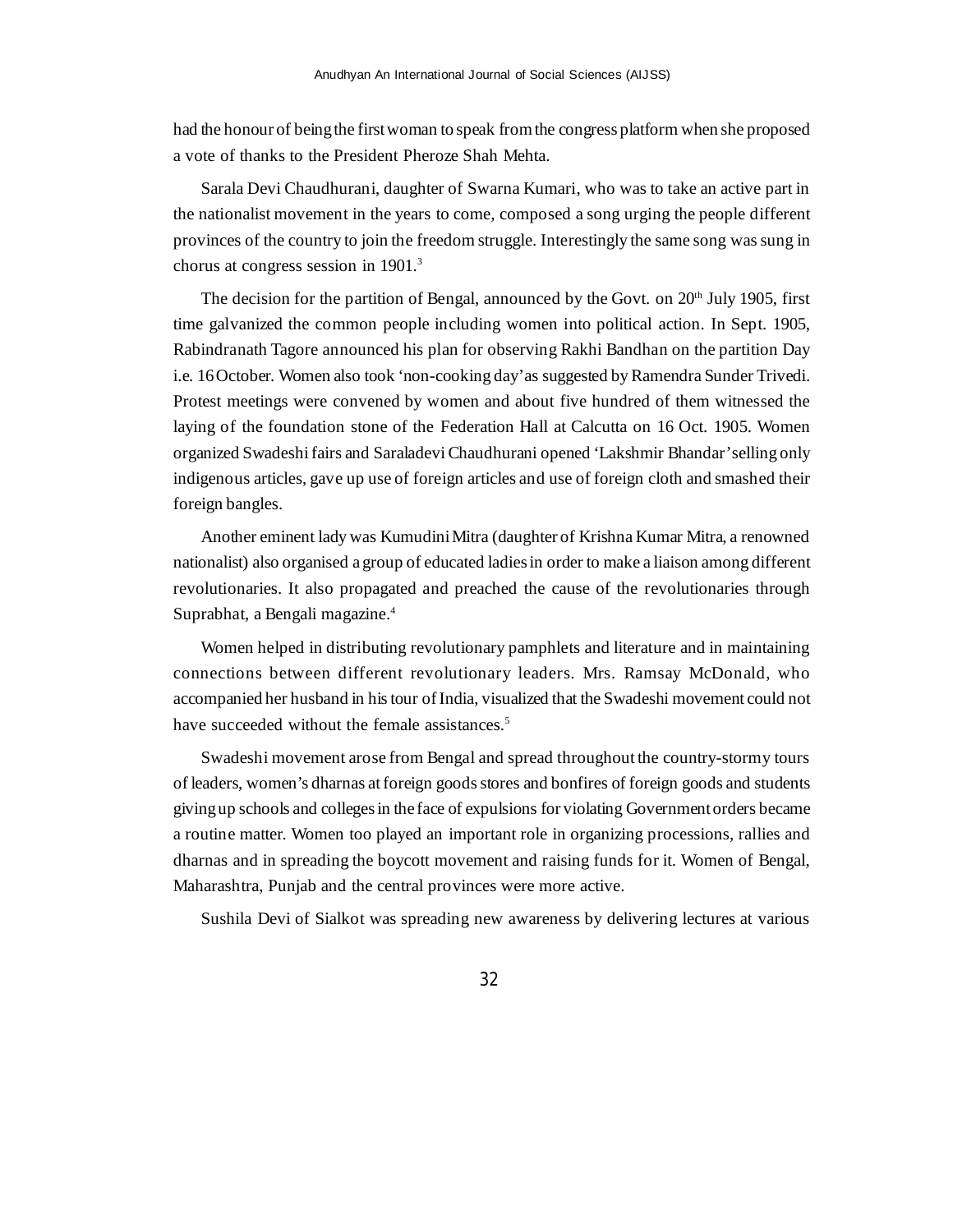places. Hardevi, wife of a barrister of Lahore Mr. Roshan Lal was editing Hindi magazine Bharat Bhagini Pooran Devi of Hisar, a leading member of Arya Samaj, was visiting every district to spread the message of Swadeshi Agyawati and Ved Kumari of Delhi were delivering lectures to men folk more than to women. Sarla Devi of Bengal visited Punjab and served as a bridge between the two provinces.<sup>6</sup>

Among the freedom fighters of the Central Provinces, the most active women were Satyabhama Tilak, Yamunabai Savarkar, Avantika Bai Gokhale, Lakhmibai Khare, Janakibai Gore, Lakshmibai Datar, Lakshmibai Rahalkar, Godabai Khare etc. They set up a women's wing of Abhinav Bharat and named it Atma Night Yuvati Sabha whose members secretly assisted the revolutionaries through this institution. The women of Maharashtra organized Hindu Sahbhojam<sup>7</sup>and Haldi Kumkum etc. to eradicate untouchability. Mrs. McDonald, wife of Ramsay McDonald, who visited India during those days, worte : A storm like movement is running through the women.<sup>8</sup>

The year 1917 was considered a milestone in the history of women's progress in India. Mrs. Annie Besant became the first woman President of the Congress. Under Annie Besant's Presidentship a resolution was passed demanding equal voting rights for women. A women's deputation led by Smt. Sarojini Naidu met Mr. Montague, Secretary of State for India and Viceroy Lord Chelmsford. Although in the name of the social incapability of women, the British Government did not give voting right to women in the Parliament under the Mount – Ford Reforms Scheme, but the Provincial Legislature Council was given the right to think over the matter of it so desired. Women Indian Association, Mahila Sewa Sabha, Women's Home Rule League and Indian Women's University joined together to register a strong protest against it and intensified their activities. Consequently the British Government was compelled to pass on the issue to the State Legislative Councils.<sup>9</sup>

The entire history of the freedom movement, as we know underwent a change with the advent of Mahatma Gandhi on the political scene in 1917. With his experience of South Africa behind him, Gandhi was conscious of the female potentialities as passive resisters. As he experimented with his weapon of Satyagraha in India he felt that women could take part in it together with men. Women were drawn to Gandhi by his magnetic personality, his distinctive naturalness and transparent sincerity.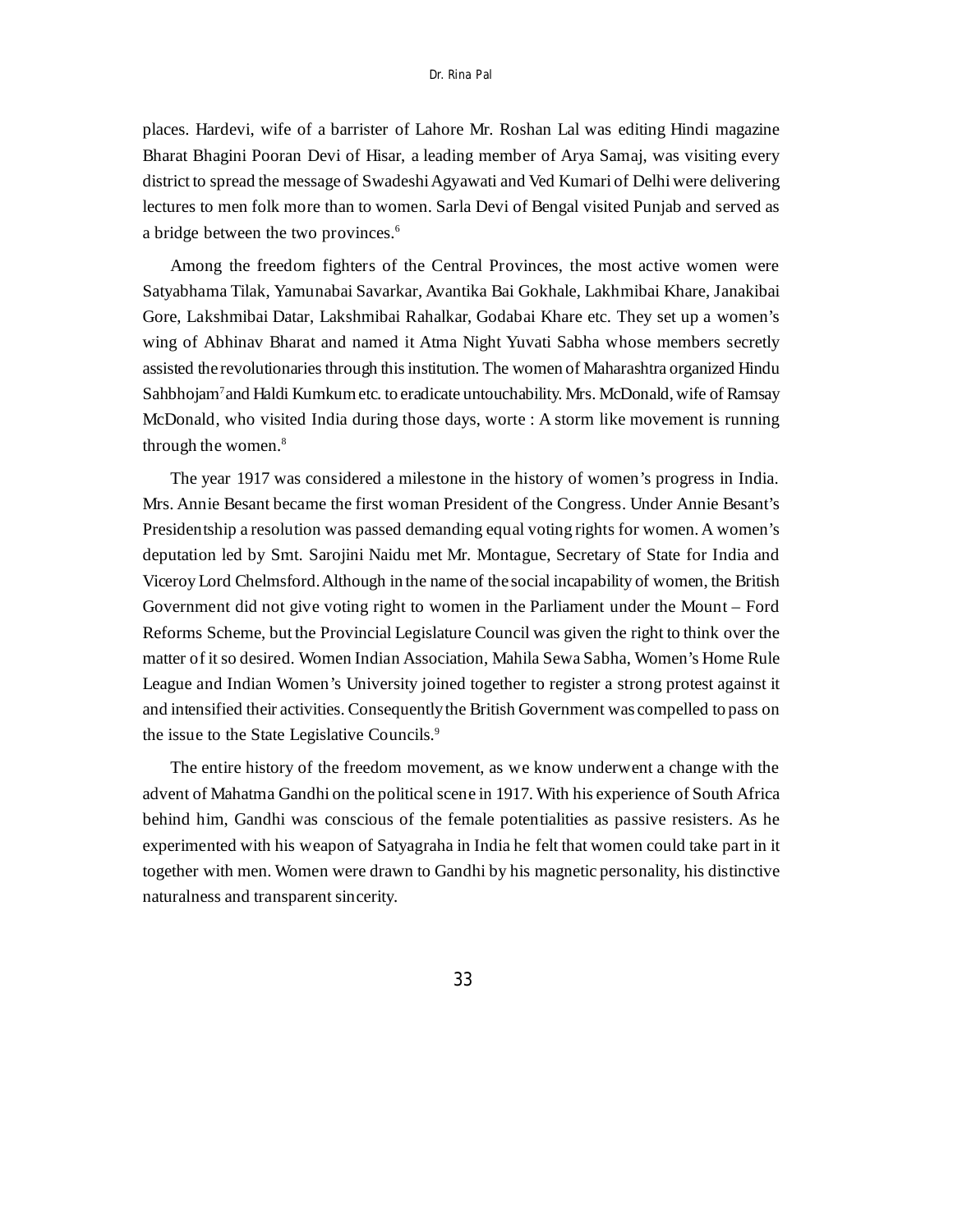During the days of the Champaran Satyagraha in India in 1917, women had lent a helping hand to him by organizing literacy classes and doing other constructive work. Also in the Ahmadabad labour movement of Feb 1918, Anusuyaben Sarabhai fought a brave battle on behalf of the workers even against her own brother.

Mahatma Gandhi was deeply influenced by Ghokhale's views. Like him, he was a moderate, as such he favoured social reforms and cooperation with the Government for this purpose. In the issue of young India  $(31<sup>st</sup> Dec. 1919)$  he wrote " The Reform Law and the declaration accompanying it indicate the British Government's intention to do justice to the Indians. Indians should, therefore, shed all doubts. It is not our duty to criticize the proposed reforms, we must make efforts for their success. "Gandhhi, thus, co-operated with the British Government from the very beginning. But the issues of the Rowlatt Act, Jallianwala Bagh massacre and Khilafat compelled him to follow the policy of non-co-operation.

Defense of India law was to lapse six months after the end of war. Therefore, the government tried to bring in the oppressive Rowlatt Act to acquire preventive and punitive powers. Gandhi declared a country wide strike on  $6<sup>th</sup>$  April 1919. The Hindu – Muslim unity made the strike a great success.<sup>10</sup>

A massive public meeting was organised at Jallianwala Bagh, Amritsar, on 13 April 1919. When people had assembled there, General Dyer reached Jallianwala Bagh with 100 Indian and 50 English Soldiers. Without warning the people, General Dyer fired 1650 rounds. According to the government reports, 500 persons were killed and one to two thousand persons got injured.<sup>11</sup>

At General Dyer's Cruel orders, the injured were left there in pain for the night without any water or medical aid. Women were caught and molested. The wailing women had to undergo this humiliation when they came there to look for their dear ones. Some of the women, who managed to enter or were already inside, did commendable work. Most prominent of them were Mata Attar Kaur and Rattan Devi. Wailing for their dead husbands, they ran to and for throughout the night driving away dogs gnawing at the dead bodies. They looked after the injured and consoled and encouraged them till morning. A wave of resentment ran throughout the country against this massacre. Women's organizations till now working through national organizations, for women's education, social reform and the social, economic and political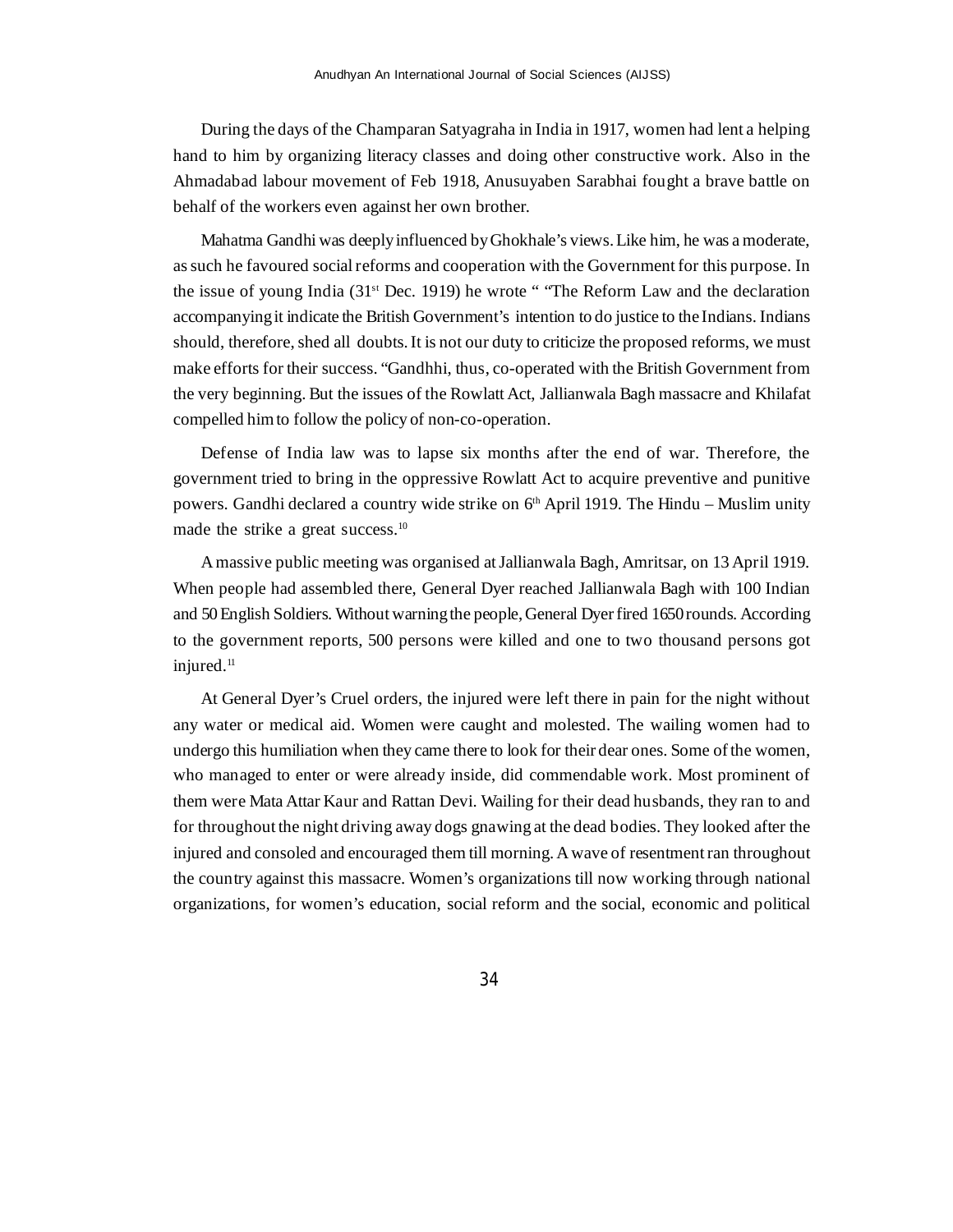rights of women had now started preparing themselves for the coming national Boycott movement. In July 1919, Sarojini Naidu went to England as a representative of the Home Rule League. At Kingsley Hall in London, she delivered a fearless speech based on facts about Jallianwala Bagh which opened the eyes of the whole world and Naidu's oratory was universally acknwoeldged.<sup>12</sup>

After the First World War, Indians expected something from the British, but they met with disappointment. And during this period of excitement and frustration, the Jallianwala Bagh incident took place. The incident lent great strength to the freedom struggle which brought the Indian struggle closer to freedom. It was an unprecedented incident. Due to the British policy against Khilafat in Turkey, Indian Muslims had turned against he English. Therefore, in 1920, Hindus and Muslims joined hands to fight against Britain on the Punjab and Khilafat issues. On 4 th September 1920 at a Special Session of the Congress at Calcutta, it was decided that a nonviolent Non-Co operation movement be launched.<sup>13</sup>

The national level programme of this movement was to boycott foreign institutions, government institutes and foreign goods and to adapt Swadeshi goods and organizations. The resolution got approval in the annual session at Nagpur in the Central province in Dec. 1920. Gandhi issued an appeal saying that non-violent Non-co-operation Movement for Swarajya could not succeed without the participation of women. He called upon women to join the Indian National Congress and to participate in this movement for Swarajya.<sup>14</sup>

He wrote in 1921, "I have great expectations from women. I want that they should make an equal contribution for the attainment of Swarajya. Their job would become much easier if women did so willingly.<sup>15</sup> "At Gandhi's call, women joined the congress and played an important role in taking it forward and making it successful.<sup>16</sup>

In the non-cooperation movement, women in the several parts of the country joined the processions and propagated use of khadi and charkha. Some of them deserted government schools and colleges.

Bengal had come to occupy an important place in the freedom movement. Bengal had come to occupy an important place in the freedom movement. Under the leadership of Basanti Devi (wife of Chitraranjan Das), her sister Urmila Devi and the organizer of Nari Karmo Mandir Suniti Devi and several other women for the first time courted arrests by selling Khadi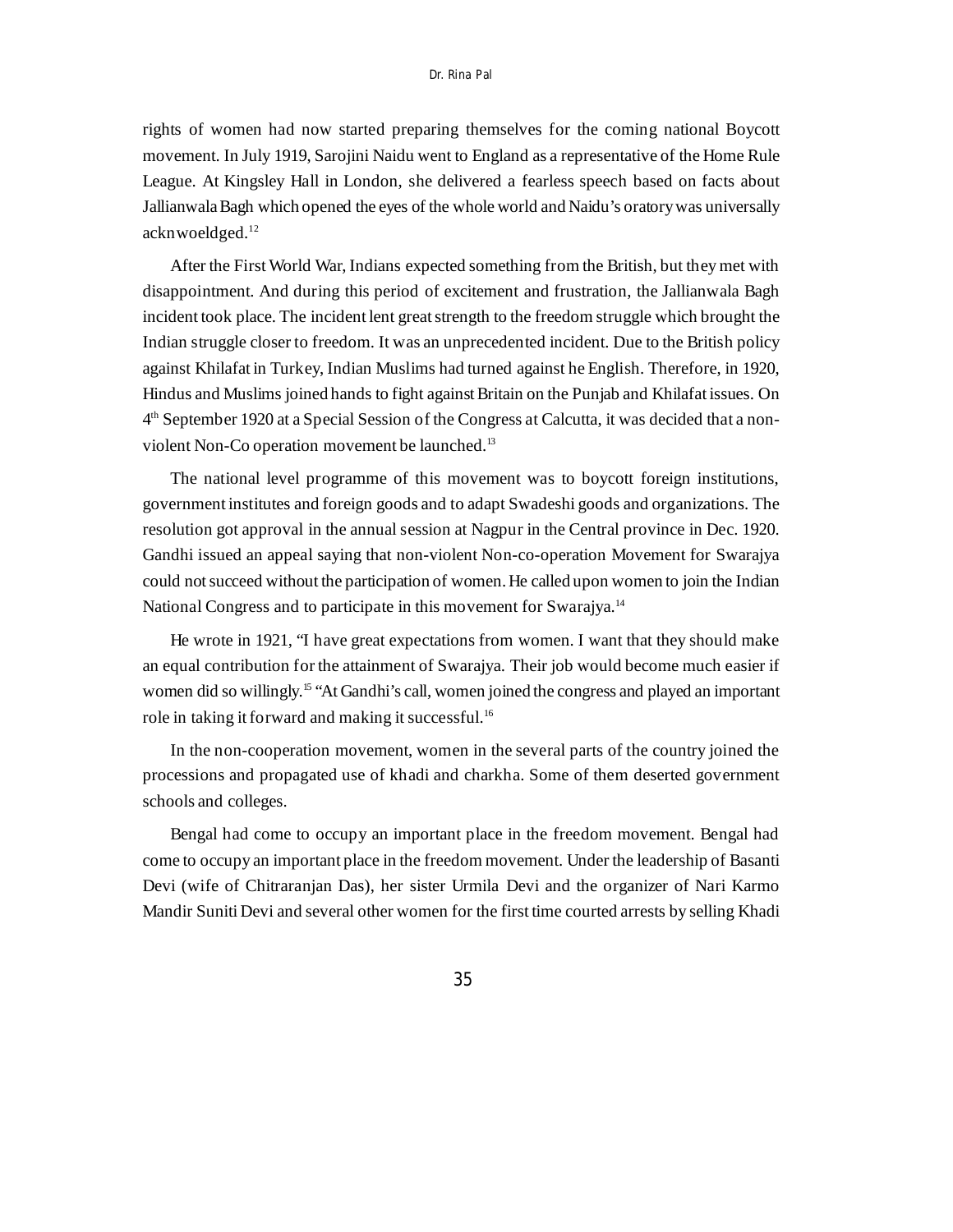and indulging in other illegal activities. They went from home to home persuading people to purchase and use Khadi. They appealed to the people to observe a complete strike on the day of prince of Wales' arrival in Calcutta. The government arrested them for showing disrespect to a VIP and for selling Khadi. It surprised even Gandhi and he remarked that along with men, women also made a great contribution in the attainment of Swarajya.

In the Central Provinces in Gujrat, Kasturba Gandhi led the movement. She toured various places and inspired the people to follow Gandhi's advice for the attainment of freedom.

In the Nagpur area of the Central provinces, Anusuya Bai Kale was in the forefront both in Congress work and in spreading awareness among women. In the Jabalpur area, well known poetess Subhadra Kumari Chauhan was busy in organizing volunteers raising funds and at the same time writing inspiring poems.<sup>19</sup>

In the Central provinces and Gujrat, Dandi Behan, Dahi Behan, Bhakti Bai, Mithu Ben, Maniben, Shiva Bai Patil, Nandu Ben, Narmoda Ben Bhatt etc. were organizing Satyagraha under Kasturba's leadership. Sarala Devi Tarabhai was busy in organizing volunteers. Her daughter Mridula Tarabhai also lent a helping hand. Women helped Gandhi in raising Tilak Swaraj Fund. They helped with cash and ornaments. Annapurna Devi was the first women in Andhra Pradesh to set an example of sacrifice by donating all her ornaments. Among the Muslim women, there was Abida Banu Begum who was known as Bai Amman was the mother of Ali brothers. She went from place to place in the Central Provinces to popularize Khadi and to promote Hindu Muslim unity.

Women members of the Nehru family were also active. Despite weak health, Kamala Nehru took part in the movement. In Delhi, the movement was going strong under the leadership of Ved Kumari, daughter of Swami Shradhanand and in Punjab under Lala Lajpat Rai's wife Radha Devi. In Orissa, Rama Devi Chaudhuri and Savitri Devi of Nepal were going from place to place to create public opinion in favour of the non-cooperation movements.

In Southern India, women like Lilabai Sangram, Muttu Lakshmi Reddy who had been till then active in the social field alone, then jumped into the freedom struggle through the boycott movement.

In Bombay, women organized several public meetings to protest against Prince of Wales' arrival and the civil reception to be given to him. Kasturba Gandhi presided over them and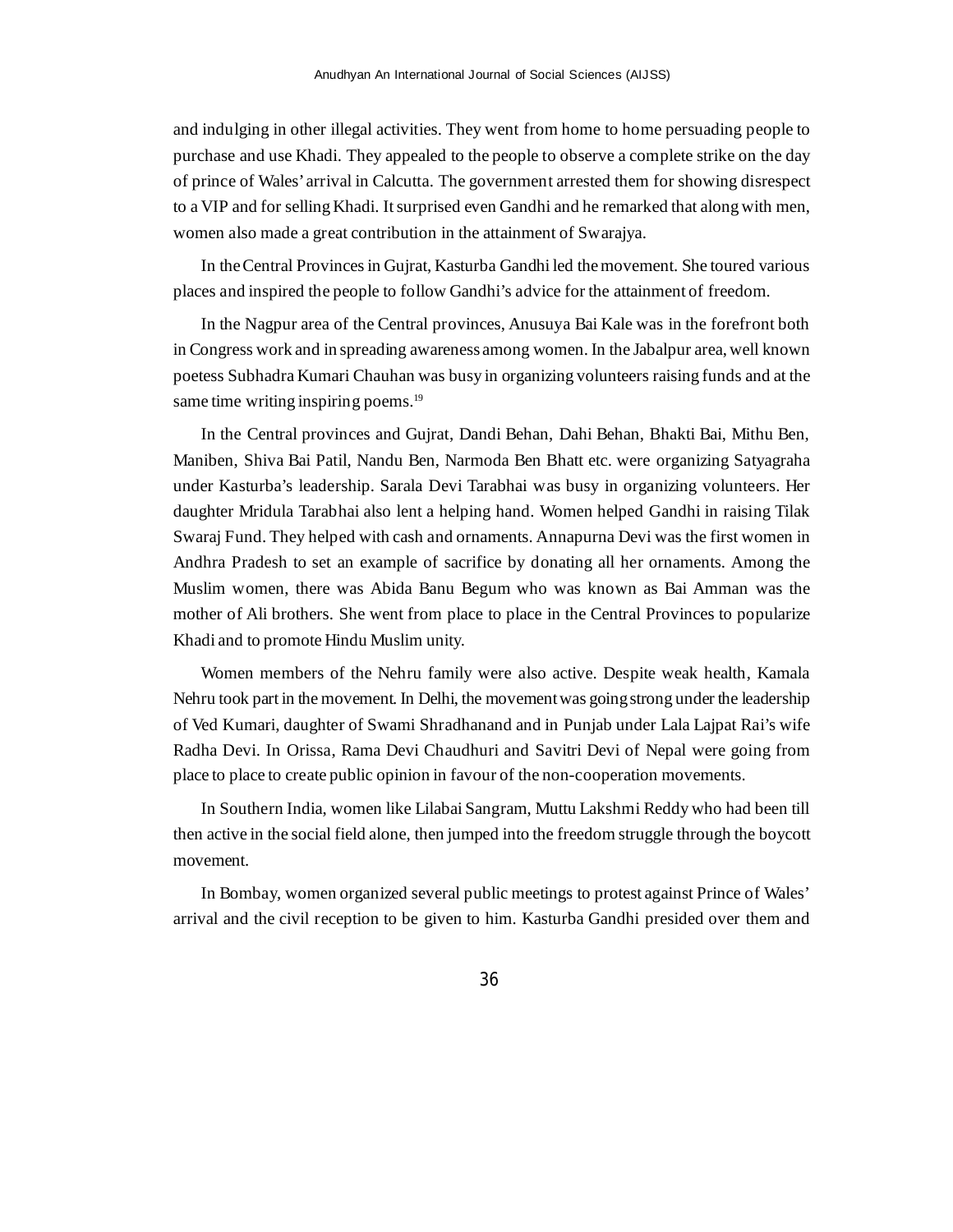visited many states to make the movement successful.<sup>20</sup>

On 8 Nov., 1927 British Govt. appointed a Commission of British only, called Simon Commission. The Congress passed a resolution that it should be opposed everywhere. Women too did not lag behind. Hansa Mehta played leading role among the demonstrators. Annie Besant played an important role in opposing Simon Commission. Under her leadership a public meeting was organized at Malabar in which a large number of women participated. They held that the appointment of the Simon Commission was a negation of India's right to self determination.<sup>22</sup>

In Punjab, Radha Devi, Pravati Devi, Lado Rani Zutshi, Atma Devi, Kartar Kaur, Rajkumari, Amrit Kaur etc. participated in the boycott of the Simon Commission. In Uttarpradesh, Swarup Rani Nehru, Beguam Abdul Qadir, Suniti Devi and in the Central Provinces Anusuya Bai were in the forefront. In 1928, Amina Ghulam Rasul Qurreshi, Kusum Ben, Ganga Ben, Danda Ben, Shivabhai Patel, Mani Ben Vallabhbhai Patel, Madhumati etc. cooperated in the no-tax movement in Gujrat and the Central Provinces. The movement succeeded only because of the efforts of women.<sup>23</sup>

## **To conclude :**

Women of all the provinces and Presidencies were fully active during the Freedom struggle. Due to lack of education, initially the movement was not so strong but gradually women got enlightened about the movement and at Gandhiji's call, not only the urban but women from rural areas also came forward played a very significant role in it. They were not second to none in the respect of making contribution and taking interests in the on going freedom struggle of the country.

## **References**

- 1. Anoop Taneja, Gandhi, Women and National Movement: 1920 1947, Delhi, 1962, P. 39.
- 2. B.B. Mazumdar and B.P. Mazumdar, Congress and Congressmen the Pre-Gandhian Era, Calcutta 1968, P. 128.
- 3. Monmohan Kaur, Role of Women in Freedom Movement, sterling publishers, Delhi 1968, P. 97.
- 4. Aparna Basu, The role of women in the Indian Struggle for Freedom (ed.), P. 18.
- 5. Asha Rani Vohra, Nari Vidroh ke Bhartiya Manch, Delhi, 1962, P. 73.
- 6. Ibid., P. 73.
- 7. Modern Review August 1910, P. 124.
- 37